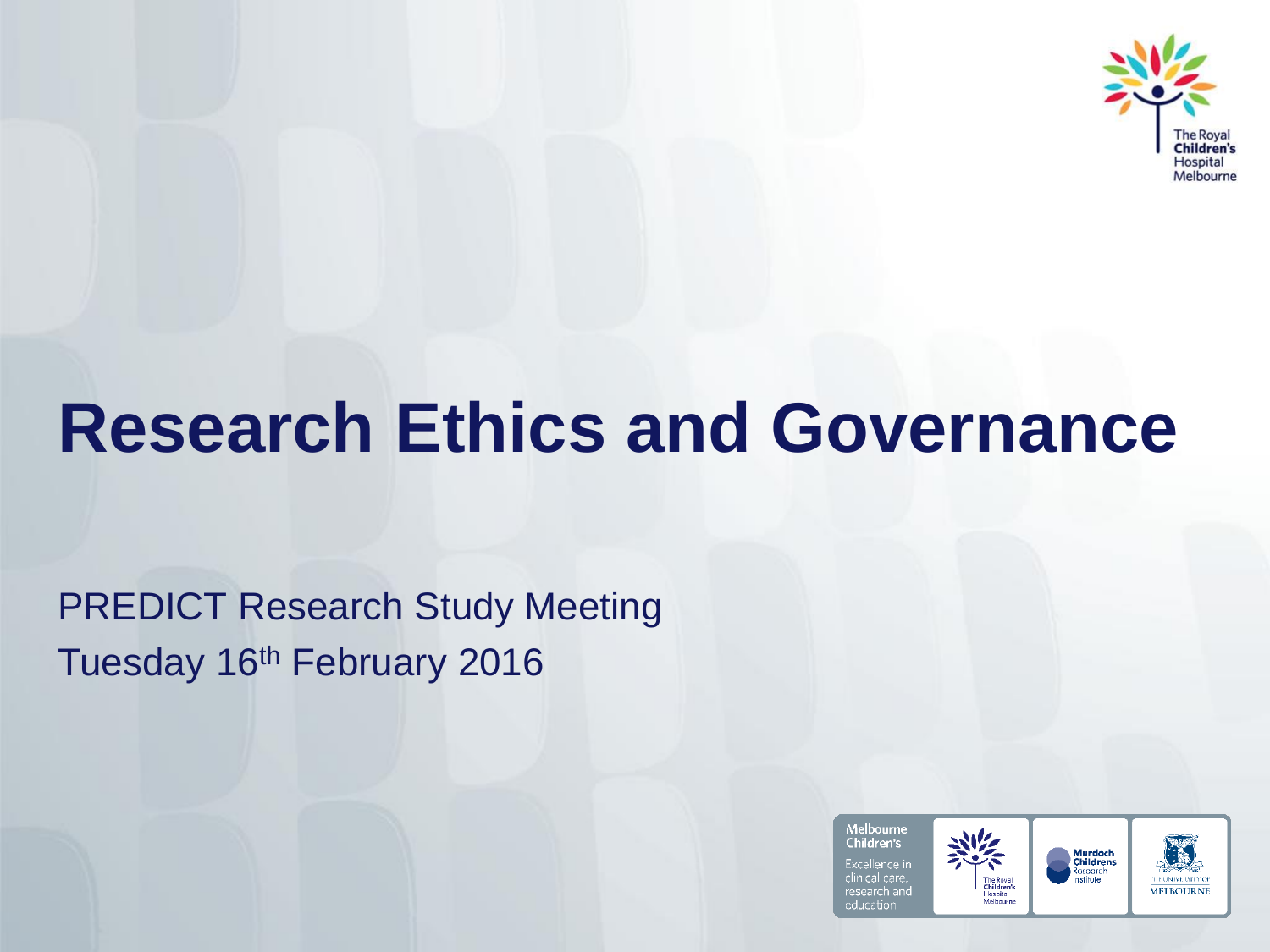

### **Overview**

- Ethics vs governance
- Roles and responsibilities for multi-site research
- Consent
- Indigenous considerations
- Adverse event reporting

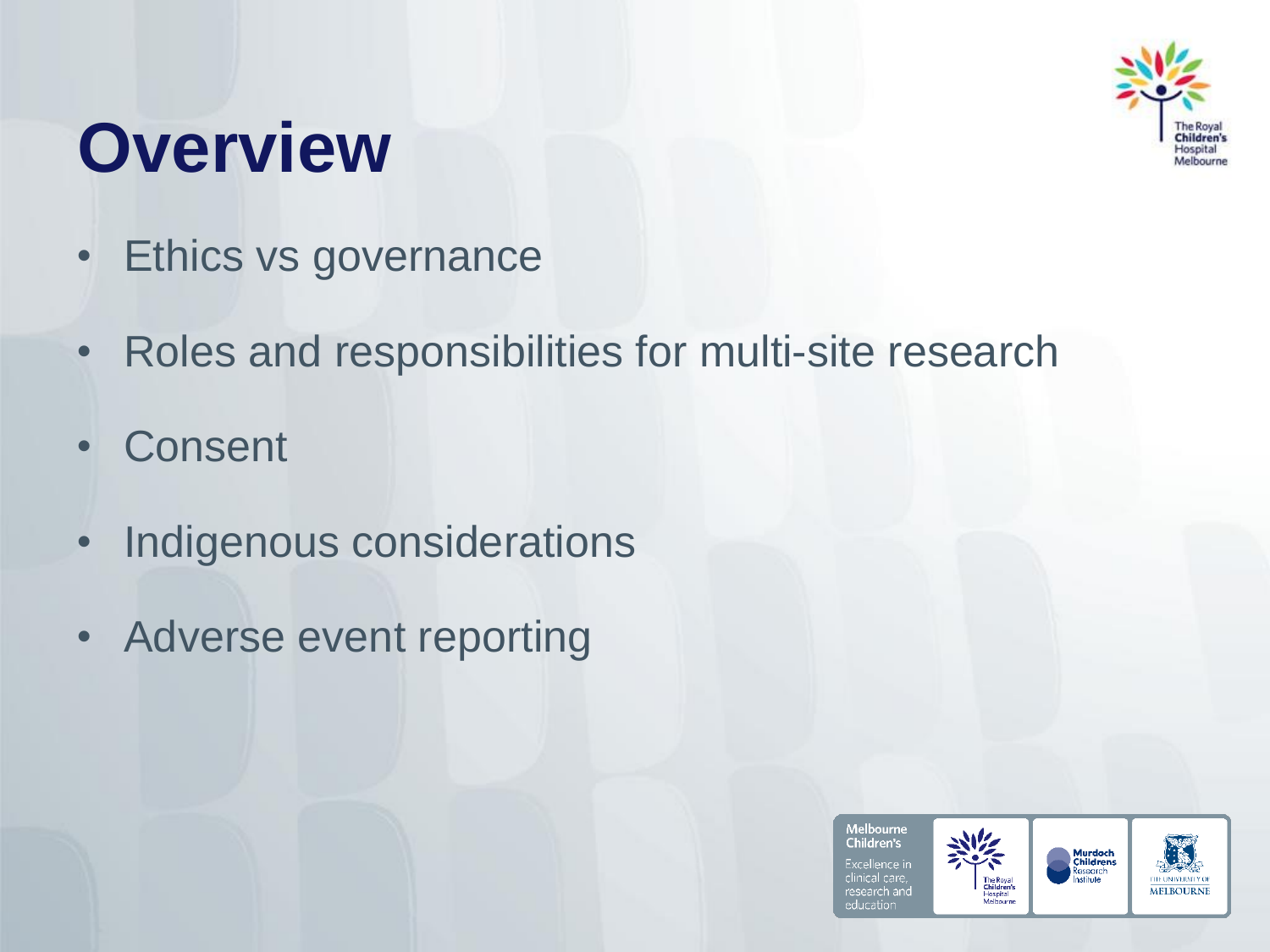

## **Ethics Vs Governance**

- Research ethics and governance are often assumed to be one and the same but it is important to recognise the differences between them.
- **Research ethics** refers to the ethical considerations and dilemmas that apply to research in line with the principles of respect for human beings, research merit, integrity, justice, and beneficence.
- **Research governance** is the framework used to manage research through regulation and assurance. This includes risk management, compliance (with legislation, institutional policies, and best practice standards), quality management and ongoing monitoring (such as audit).
- In practice, this means research will receive an ethical review to ensure the rights, safety and welfare of participants, **and** a governance review to ensure institutional acceptability. A project will always receive both types of review, irrespective of whether the proposed research is single or multi-site.

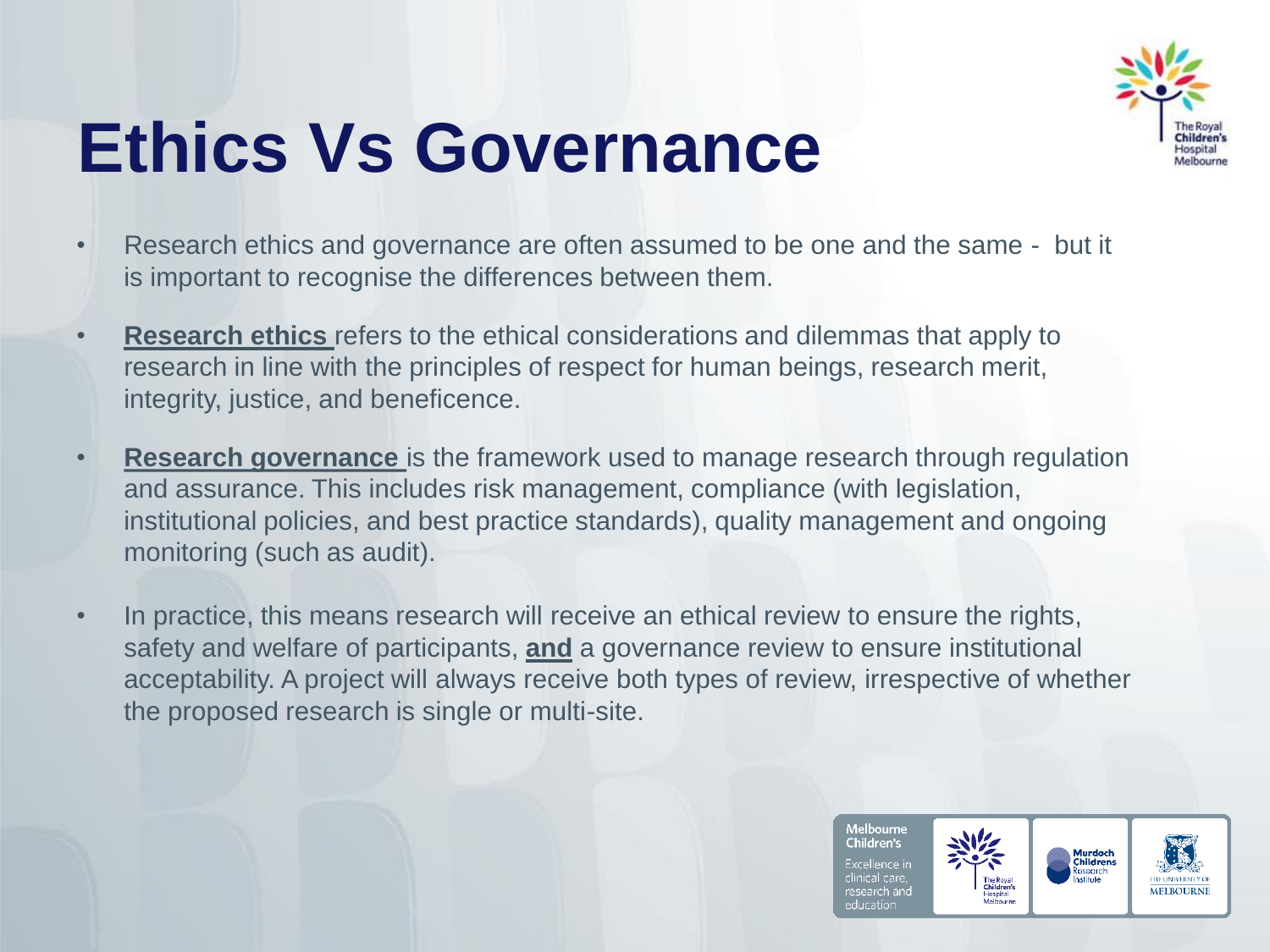

# **The Guidelines**

#### **Ethics**:

- The National Statement on Human Research (2007)
- Declaration of Helsinki
- ICH Good Clinical Practice
- Values and Ethics: Guidelines for Ethical Conduct in Aboriginal and Torres Strait Islander Health Research (NHMRC 2003)

#### **Governance**

- The Australian Code for the Responsible Conduct of Research (2007)
- Research Governance Handbook (2011)
- ICH Good Clinical Practice
- Institutional Policies and Procedures

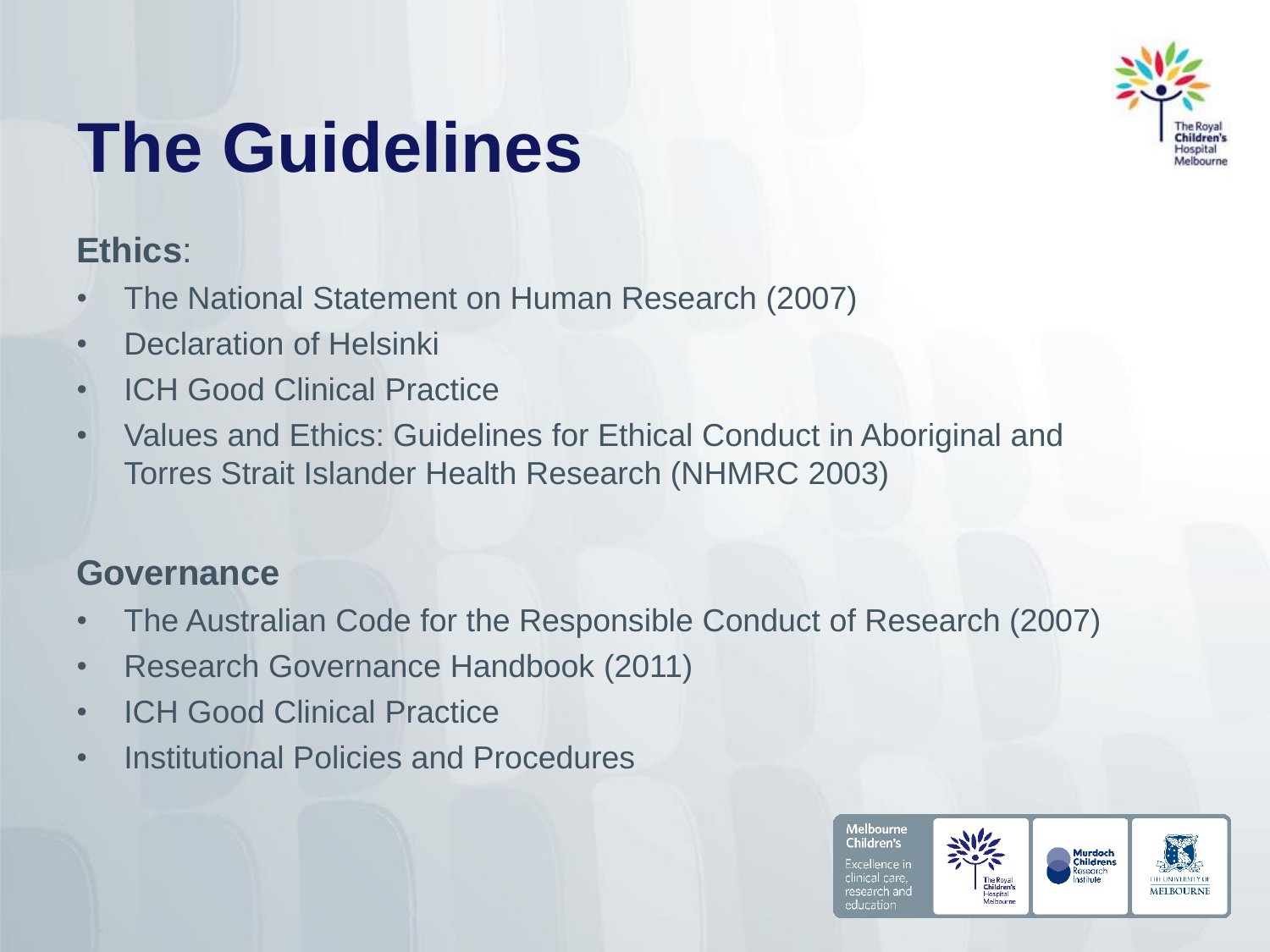

## **Multi-site Research**

- Multi-site research can be ethically approved under the National Mutual Acceptance Scheme (NMA)
- NMA enables human research that is to be conducted at multiple sites to undergo a single ethical review by a certified Human Research Ethics Committee (HREC).
- Once obtained the ethics approval can be accepted by the other participating sites who need only seek institutional governance authorisation. This reduces duplication associated with multiple ethical reviews.
- NMA is currently restricted to public health sites in VIC, NSW, ACT, QLD and SA.
- Mutual acceptance of ethics approval outside of NMA is at the discretion of each site. Melbourne

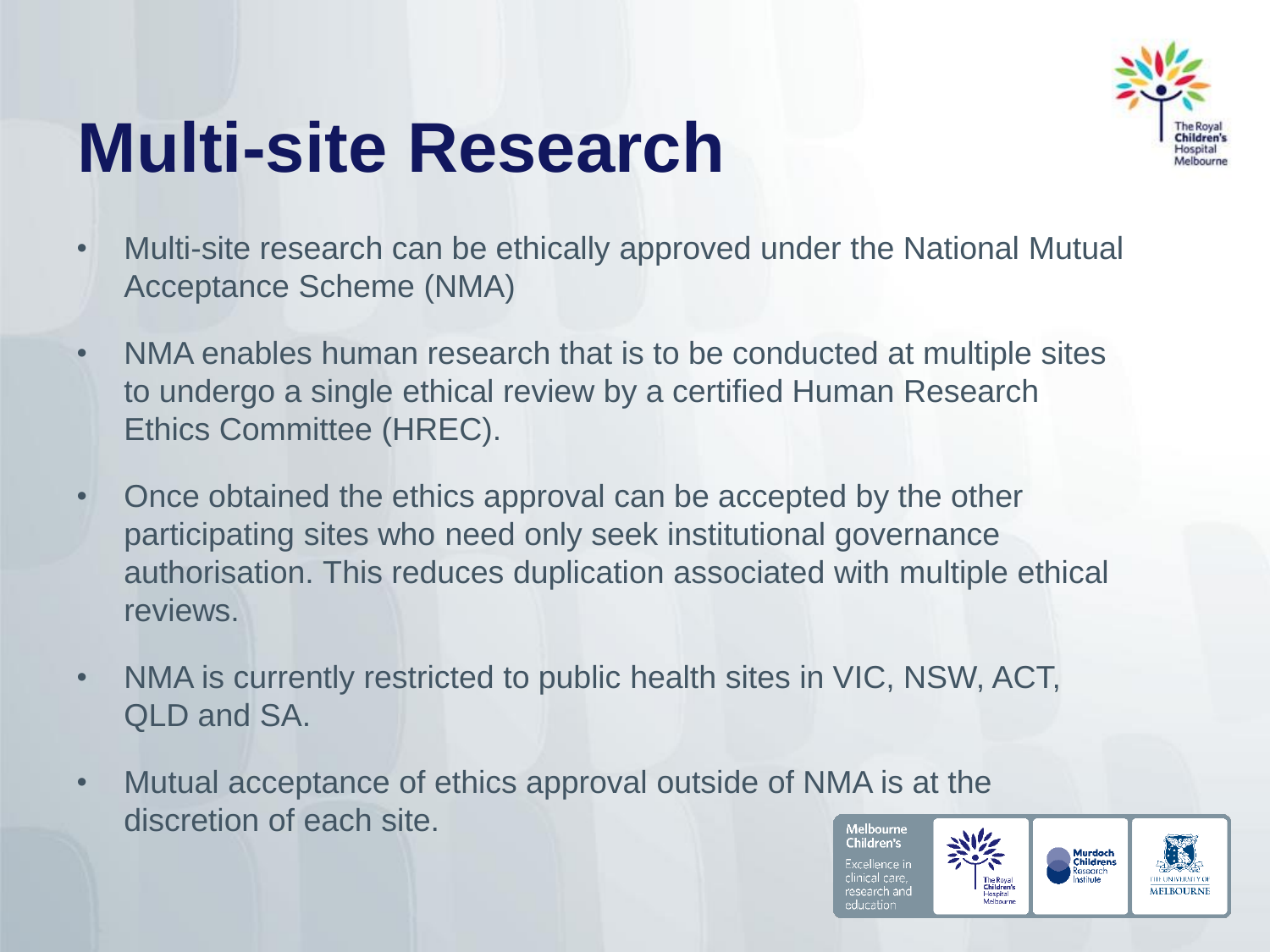

## **Scope of NMA**

- On the 13<sup>th</sup> December 2015, the scope of NMA expanded.
- NMA is now available for all human research, including low and negligible risk research (LNR).
- All NMA applications must be submitted using the National Ethics Application Form (NEAF) which is accessed via Online Forms.
- There are a number of state-specific exclusions from NMA to note. These include:
	- Phase I studies (ACT, SA)
	- Studies that specifically target Aboriginal and/or Torres strait islanders (ACT, NSW, QLD)
	- Studies that involve incarcerated persons and/or the use of coronial information (ACT, NSW, QLD, VIC)

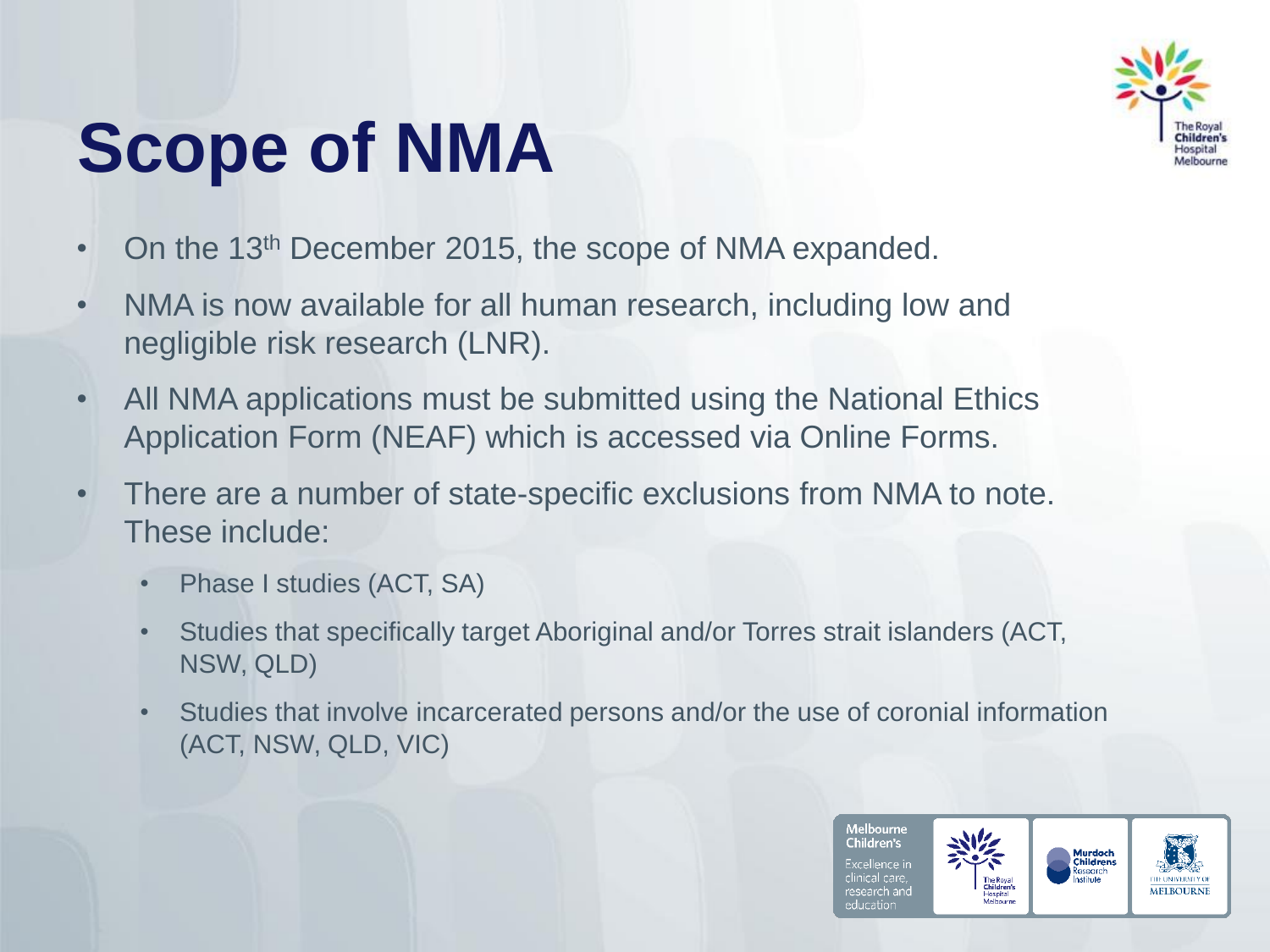## **Roles and Responsibilities for Multi-site Research**



- All multi-site research **must** have a Coordinating Principal Investigator (CPI)
	- The CPI is the conduit between participating sites and the HREC.
	- The CPI is responsible for coordinating:
		- The development of study documents
		- Submitting the ethics application on behalf of all participating sites (master documents)
		- Annual progress reports to the HREC (by gathering reports from all sites and collating this into a single report for the HREC)
		- Safety reporting to the HREC (reporting adverse events from all participating sites)

#### • All participating sites **must** have a Principal Investigator (PI)

- PI's are responsible for the conduct of the study at their site, including:
	- Applying for governance authorisation at their site prior to commencement (this includes preparing and submitting site specific documents including PICFs, and regulatory documents including research agreements, indemnities, eCTN etc.)
	- Submitting site specific annual progress reports to the governance officer
	- The CPI assumes the role of PI at their site and must also undertake the above governance activities.

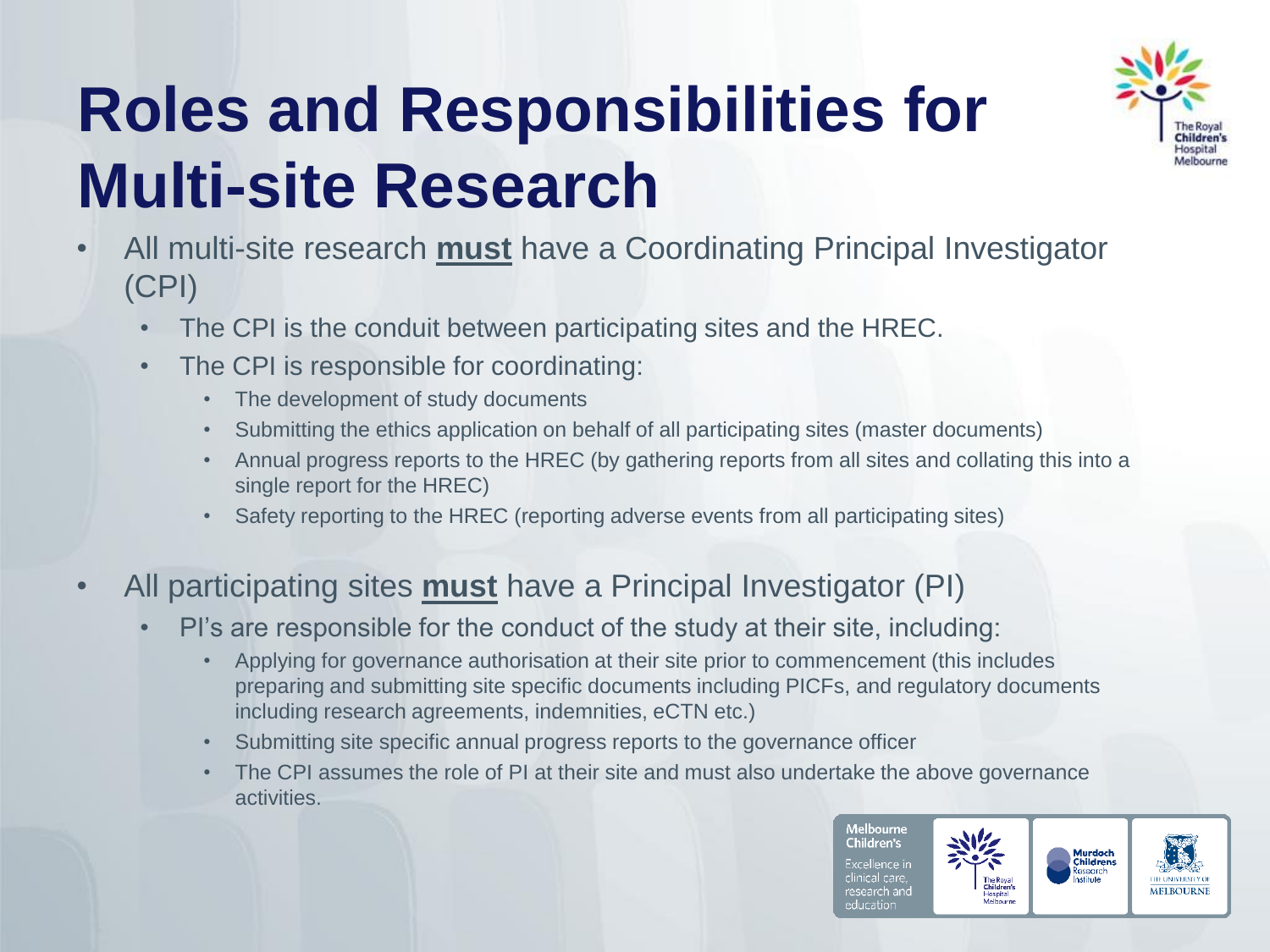## **Roles and Responsibilities - Delegations**



- The PI may delegate study related tasks to suitably qualified, trained and experienced study staff (including associated investigators, study coordinators, RA's and other non-investigators) (GCP 4.1.5)
- A detailed account of all delegations issued by the PI must be recorded using a delegations log (GCP 4.1.5).
- **Even though a task may be delegated, the PI retains ultimate responsibility for all study related activities.**

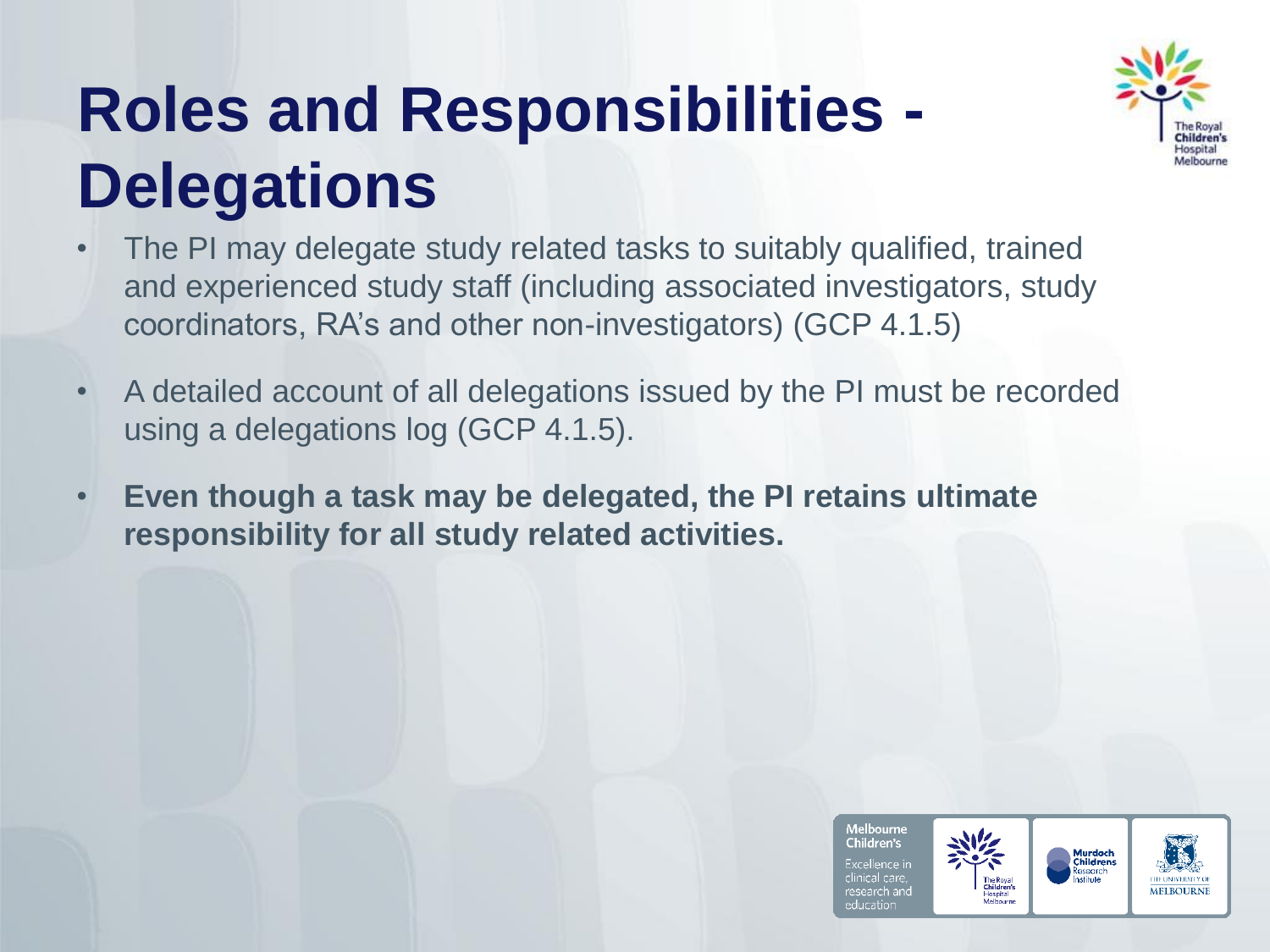## **Informed Consent**



- Informed consent is required for all human research (where practical).
- Consent should be voluntary and should be based on a sufficient understanding of both the research itself and any implications that participation may have.
- The obtainment of informed consent is governed by:
	- National Statement 2007 (including all updates)
	- Australian Code for the Responsible Conduct of Research 2007
	- Privacy Act 1988 and Australian Privacy Principles 2014
- Consideration should also be given to relevant state based legislation and institutional policies when designing a study i.e. the Health Records Act (Vic) 2001.

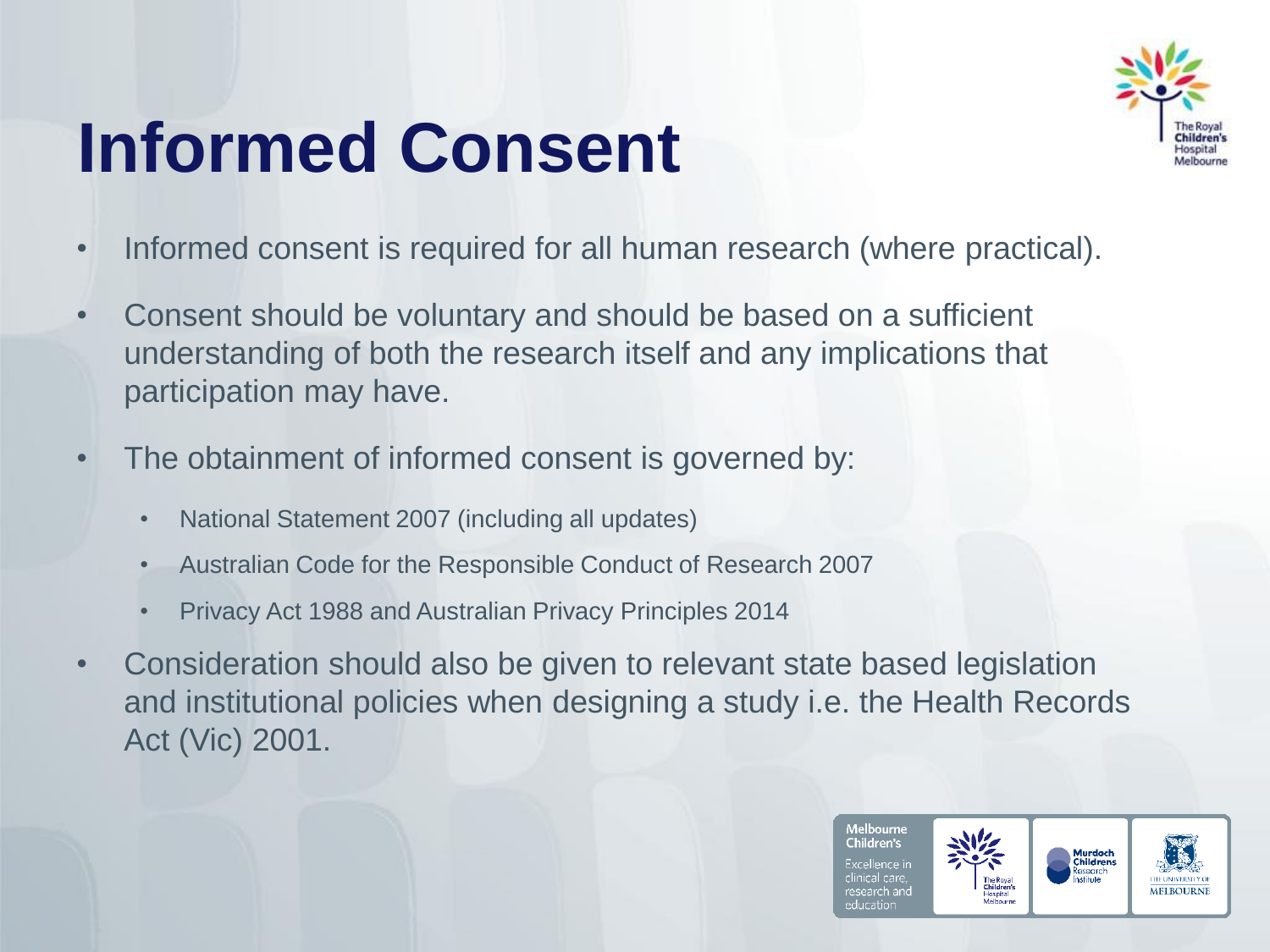## **Who can provide consent for paediatric research?**



- When the participant is under the age of 18:
	- A parent or legal guardian must provide informed consent for that person to participate in research.
	- Where the participant is deemed as having sufficient competence and maturity to provide informed consent, consent should also be sought from the participant in addition to parent/guardian consent.
- When the participant is over the age of 18
	- The participant should provide informed consent if they are able to do so. Additional consent by the parent/guardian is not usually required.
- For longitudinal studies where a participant may reach the age 18 partway through the study:
	- It may be appropriate to seek consent from the participant so there is no longer a need to rely on parent/guardian consent.

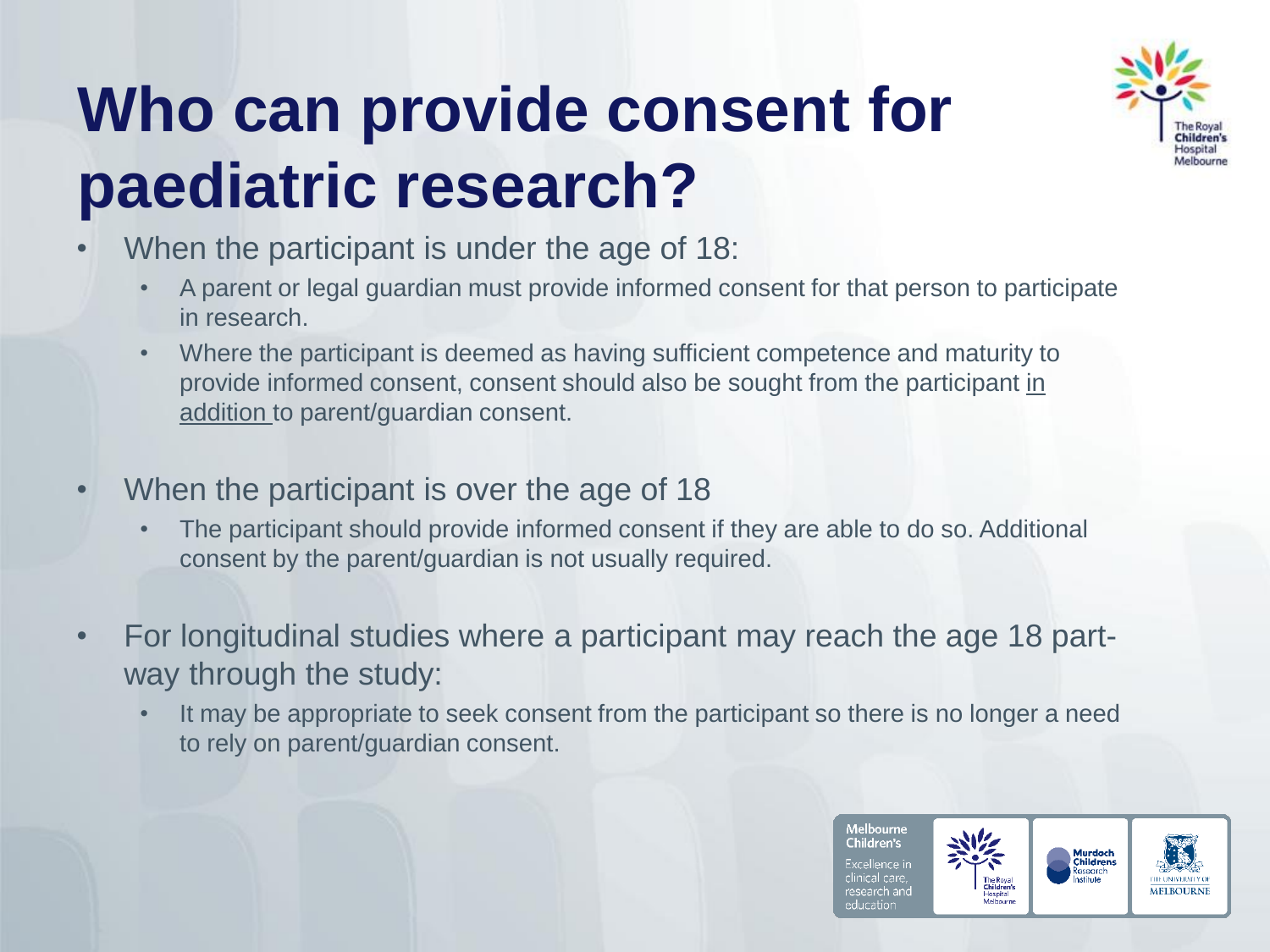### **Types of Consent in Emergency Research**



#### Section 4.4.1 of the National Statement states that:

- Research involving people who are highly dependent on medical care may be approved where: (a) it is likely that the research will lead to increased understanding about, or improvements in, the care of this population;
- (b) the requirements of relevant jurisdictional laws are taken into account; and
- (c) either (i) any risk or burden of the proposed research to this particular participant is justified by the potential benefits to him or her; or (ii) where participants have capacity to consent, any risk or burden is acceptable to them and justified by the potential benefits of the research
- If consent can be obtained prior to participation, it may be:
	- Written, verbal or implied (i.e. returning a questionnaire); or
	- Specified, extended or unspecified.
- If consent cannot be obtained prior to participation, it may be:
	- Delayed (to support immediate sampling or therapeutic intervention, but obtained as soon as possible afterward); or
	- Waived by a fully constituted HREC.

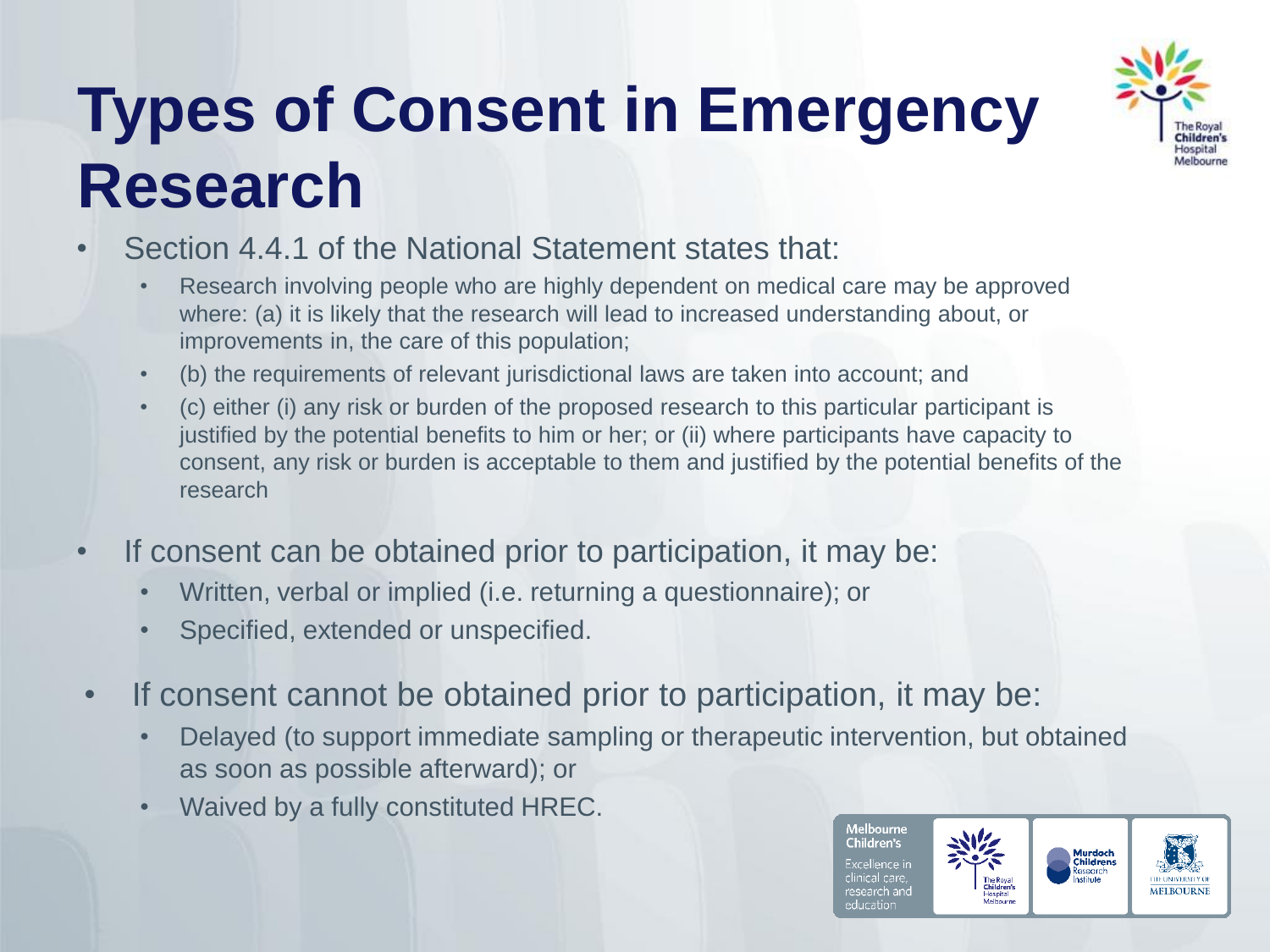

### *The type of consent chosen for a research study must be legally compliant, ethically defensible, and approved by a fully constituted HREC.*

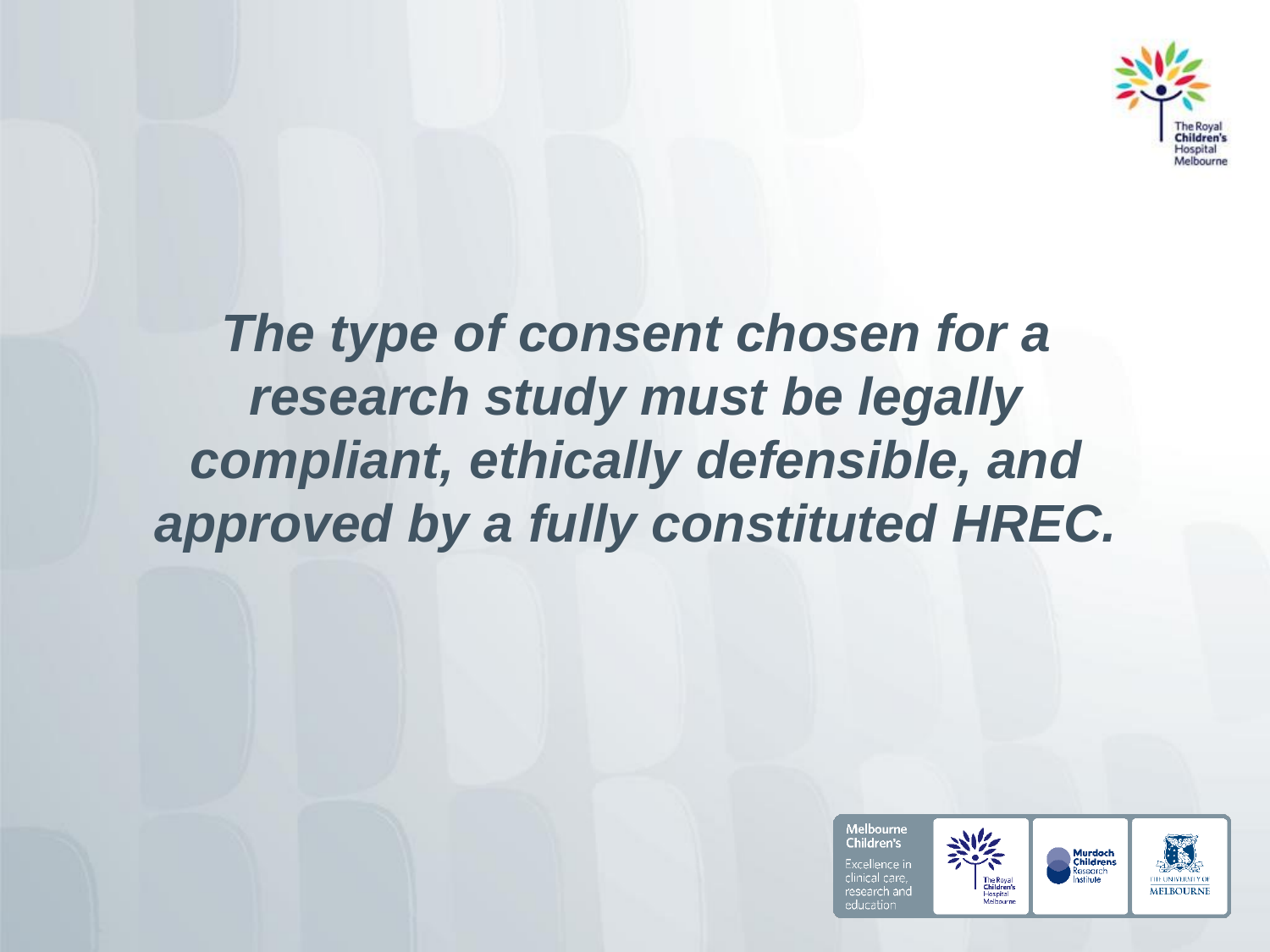

# **Indigenous Considerations**

- Indigenous populations are considered a vulnerable group (GCP 1.6.1) (NS 4.7)
- The National Statement describes six additional key principles that must be upheld when conducting research involving indigenous persons:
	- Reciprocity
	- Respect
	- Equality
	- **Responsibility**
	- Survival and protection
	- Spirit and integrity
- Ethical considerations for indigenous research are largely based on whether recruitment is targeted or incidental.

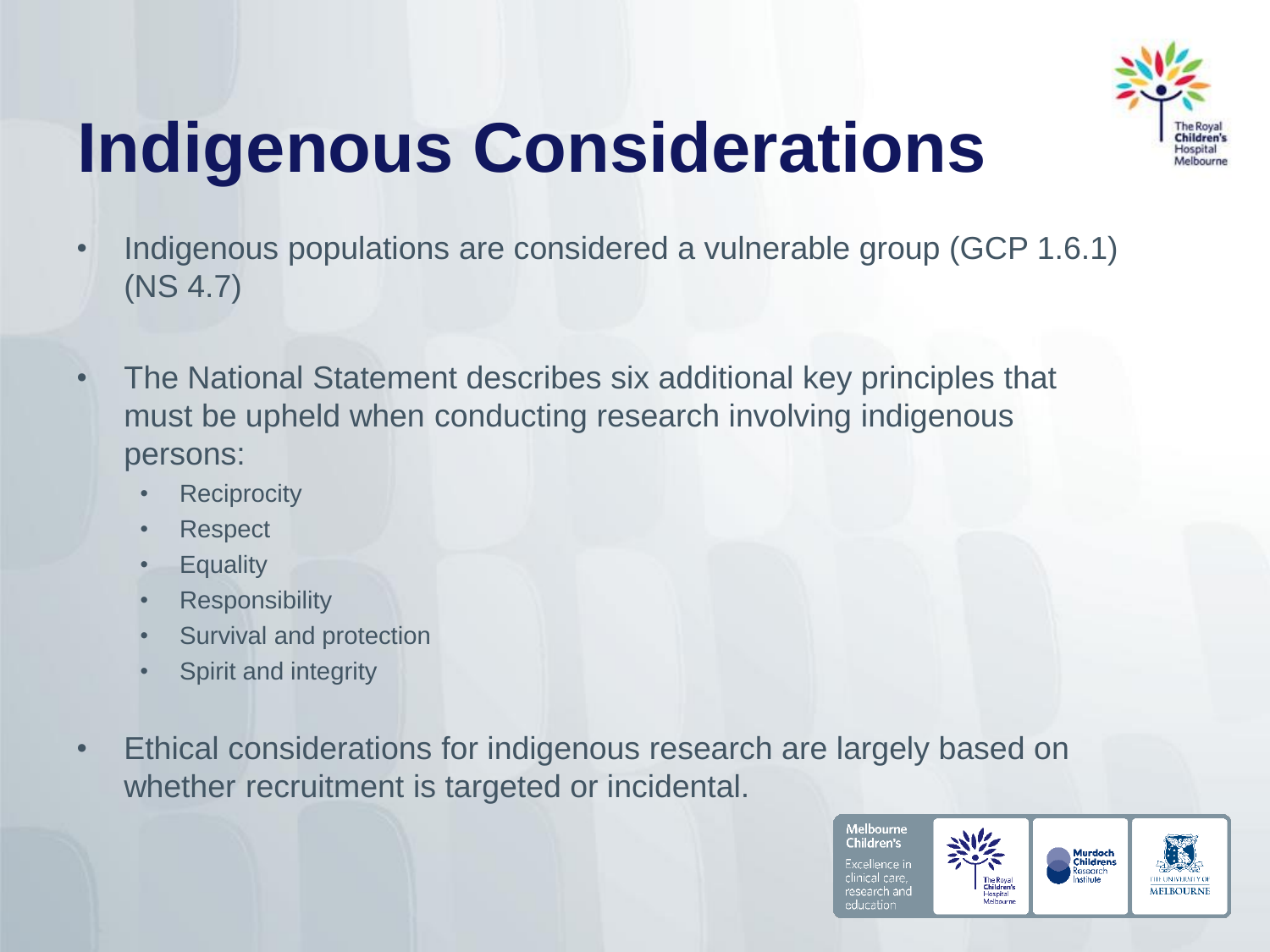

### **Targeted vs Incidental Recruitment**

- Incidental recruitment of indigenous persons does not require specialist ethical review, and cases should be treated by the study team in the same way as a non-research case.
- Projects with targeted recruitment must be justified and must demonstrate cultural sensitivity by:
	- Demonstrating consultation with individuals or groups who are part of, or who are heavily engaged with local indigenous groups (most large public hospitals have dedicated resources to assist with this);
	- Ensuring that participant materials are culturally sensitive and have been developed in consultation with local experts;
	- Ensuring appropriate ethical review. Most states participating in NMA exclude studies targeting the recruitment of indigenous populations. Instead, these applications should be reviewed by an Aboriginal HREC (such as the South Australian Aboriginal Health Ethics Committee, NSW Aboriginal Health and Medical Research Council Ethics Committee or Menzies), or a HREC with suitable specialist expertise.

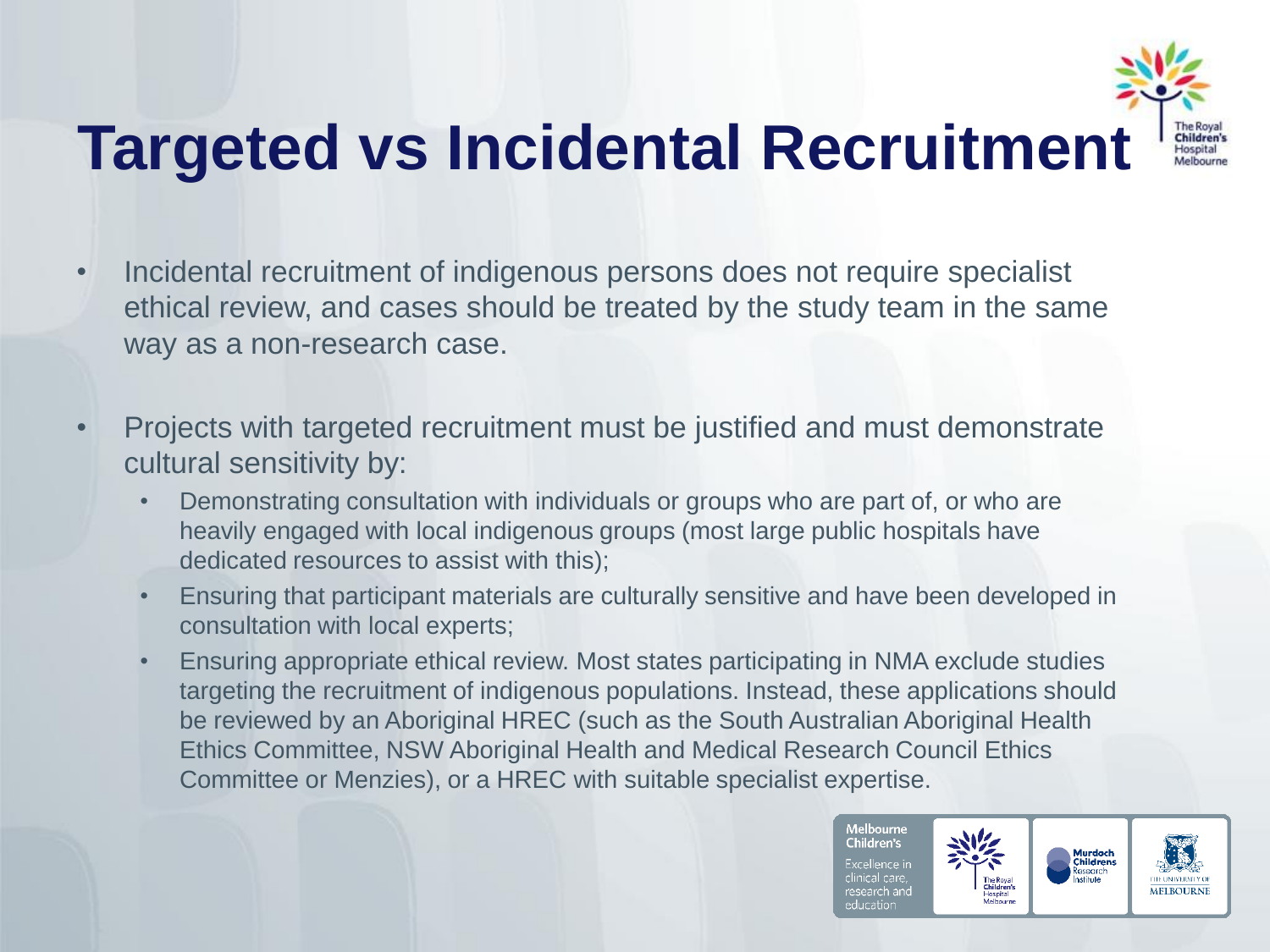

# **Adverse Event Reporting**

#### *Adverse Events (AEs)*

Any untoward medical occurrence to a participant which does not necessarily have a causal relationship with the treatment.

#### *Serious Adverse Events (SAEs)*

Any untoward medical occurrence, whether it is considered related to the study or not, that:

- results in death:
- is life threatening\*:
- requires in-patient hospitalisation or prolongation of existing hospitalisation;
- results in persistent or significant disability/incapacity; or
- is a congenital anomaly / birth defect.

#### *Suspected Unexpected Serious Adverse Reactions (SUSARs)*

- An SAE for which there is some degree of probability that the event is related to the study drug and the adverse reaction is unexpected, i.e. the nature or severity of which is not consistent with the applicable product information.
- SUSARs must be reported to the Therapeutic Goods Administration (TGA). For commercially sponsored studies the commercial sponsor may take on this responsibility, however for Investigator driven studies SUSAR reporting is the Principal Investigator's responsibility.

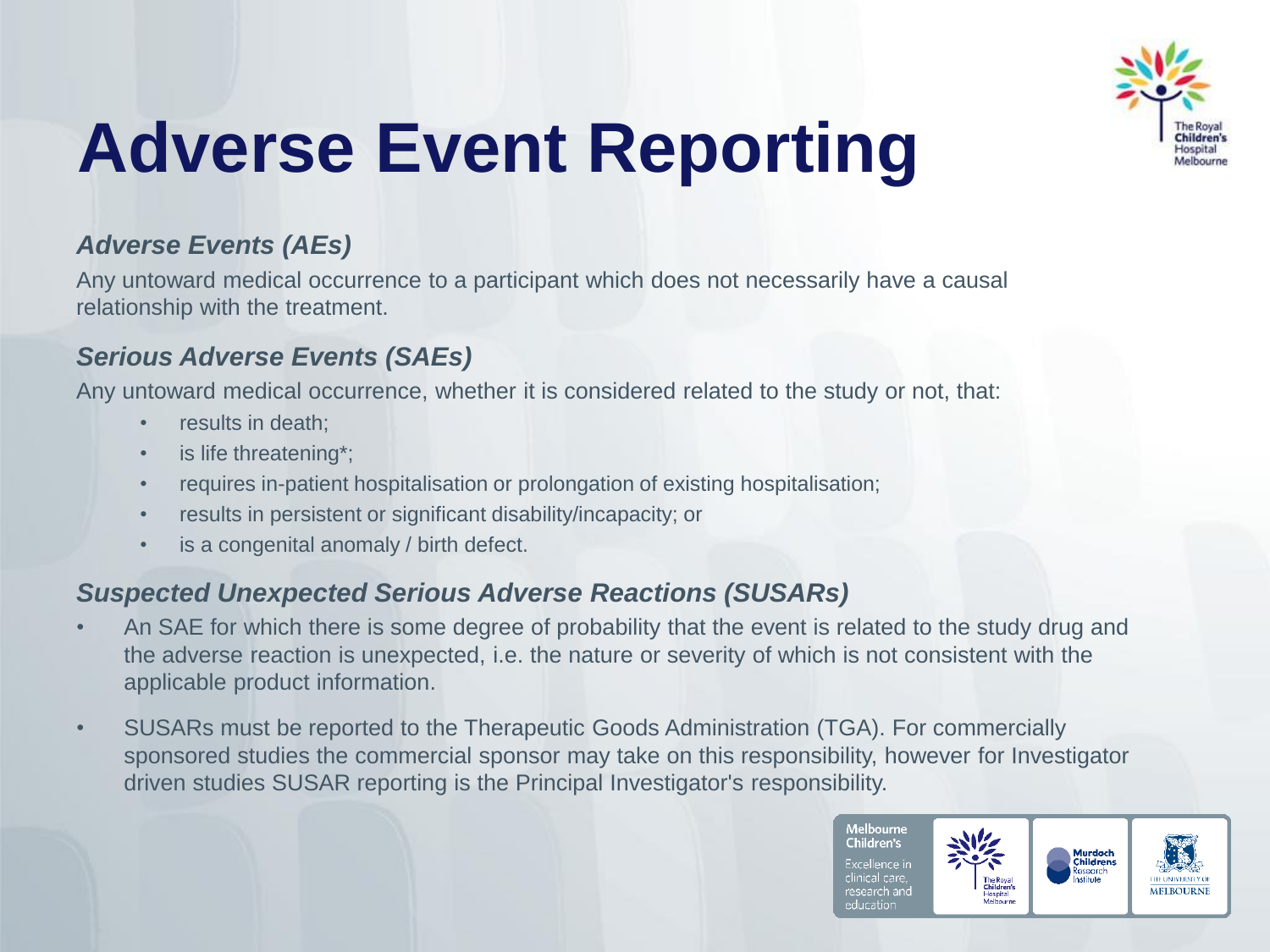

## **When and what to report**

| <b>Event</b>                                                                                                                                                                                                                                                                 | <b>CPI Responsibilities</b>                                                                | <b>PI Responsibilities</b>                                                                          |
|------------------------------------------------------------------------------------------------------------------------------------------------------------------------------------------------------------------------------------------------------------------------------|--------------------------------------------------------------------------------------------|-----------------------------------------------------------------------------------------------------|
| AE's/SAE's occurring in research<br>participants on site                                                                                                                                                                                                                     | Report to approving HREC within<br>24-72 hours of study staff<br>becoming aware of the SAE | Report to CPI and sponsor as<br>soon as possible.<br>Report to local RGO as soon<br>as practicable. |
| Line listings of SUSARs occurring with a<br>compound, including sponsor and<br>investigator comment as to whether action is<br>planned for the trial on the basis of the<br>reports                                                                                          | Report to approving HREC at<br>least six-monthly                                           |                                                                                                     |
| <b>Updated Investigator Brochure or</b><br>approved Product Information or other<br>reports consistent with section 5.5.5 of the<br><b>National Statement and Good Clinical</b><br><b>Practice (GCP) as adopted by the</b><br><b>Therapeutic Goods Administration (TGA).</b> | Report to approving HREC at<br>least annually                                              |                                                                                                     |

\**If the study is single site, the PI assumes the role of the CPI and reports directly to the HREC and/or sponsor.*

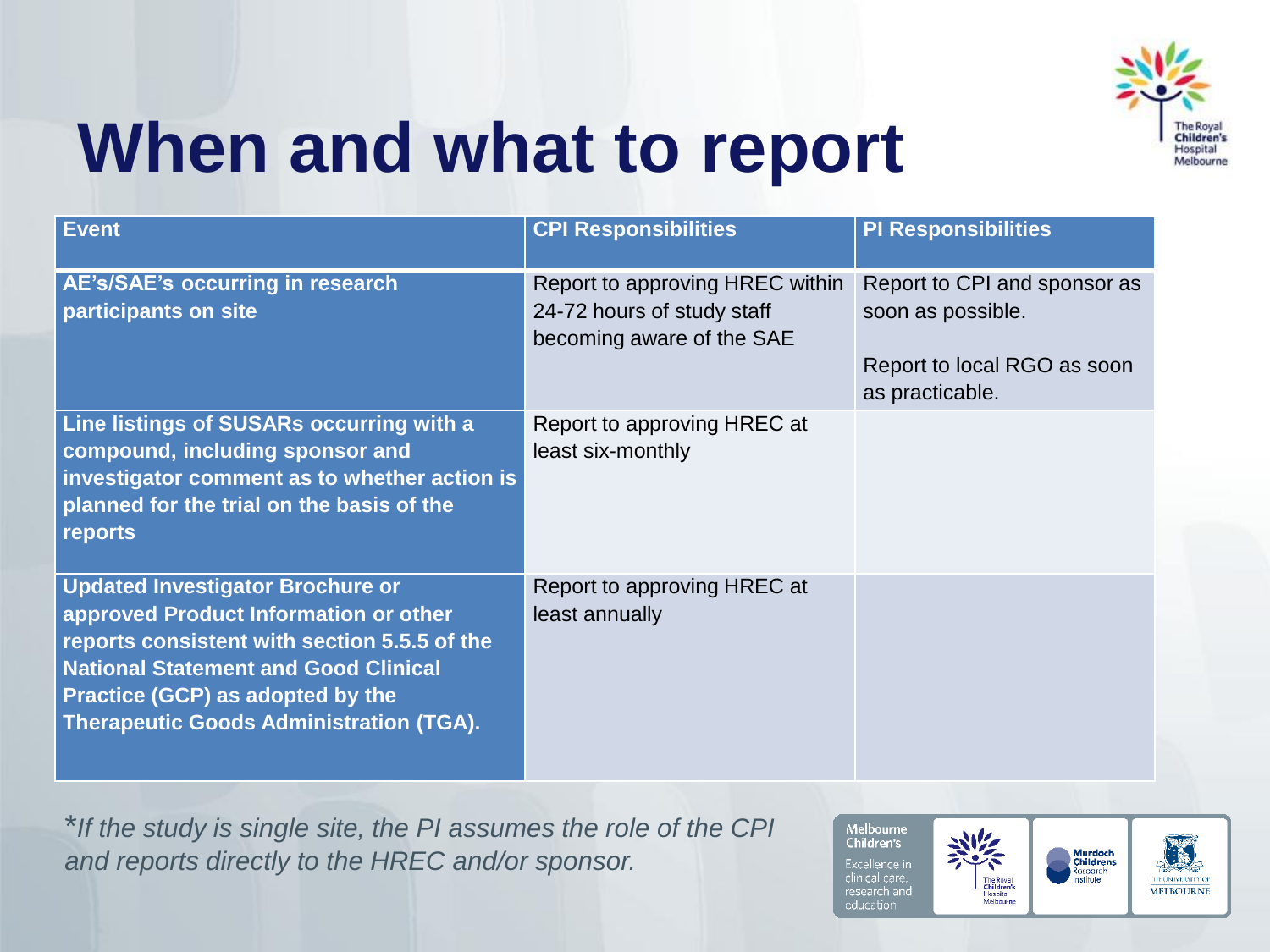

# **Sponsor Responsibilities**

- The sponsor must report all fatal or life-threatening unexpected adverse drug reactions to the TGA as soon as possible, but no later than 7 days. All other serious, or unexpected adverse drug reactions should be reported no later than 15 days.
- Sponsors must continue to monitor safety throughout the trial.
- Safety data should be regularly assessed by an independent DSMB where possible.
- Any new safety information should be formally communicated to participants. Participants may need to be re-consented.

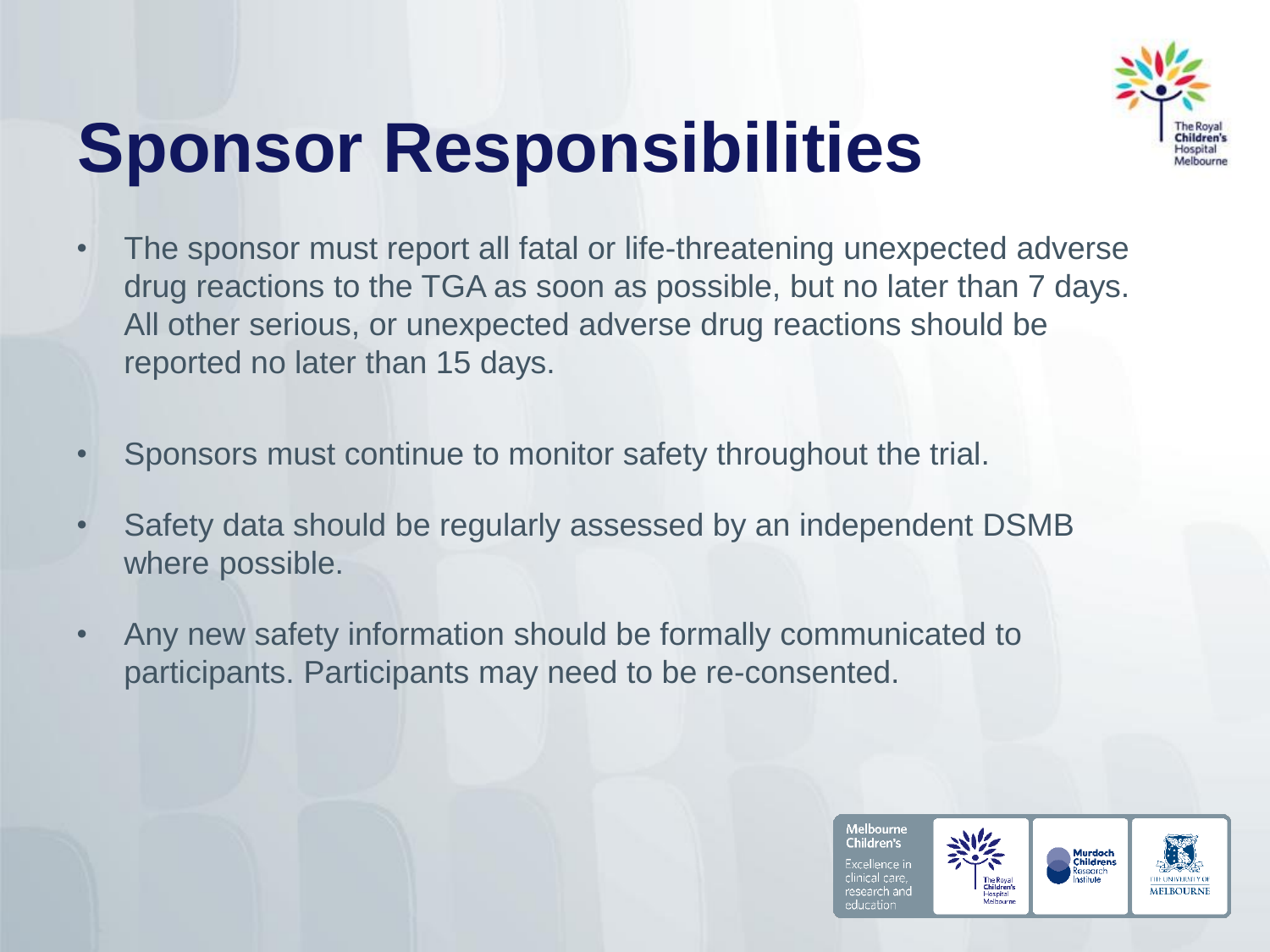

# **Summary of key points**

- Ethics is concerned with the rights, safety and welfare of participants, whereas governance is the management framework to ensure institutional accountability.
- Multi-site research is reviewed in Australia using the NMA scheme, which is now open to all human research, including low risk.
- Multi-site research requires a CPI to coordinate the study, and a PI at each site.
- Delegations are permitted, but ultimate responsibility remains with the PI.
- There are multiple types of consent that are considered legal and ethical. If consent can be obtained, it should be. If not, a waiver of consent may be sought from a fully constituted HREC.
- There are special considerations when undertaking research that targets the recruitment of indigenous persons.
- Adverse events should be reported to the reviewing HREC and the sponsor within 24- 72 hours. Adverse drug reactions should also be reported to the TGA.